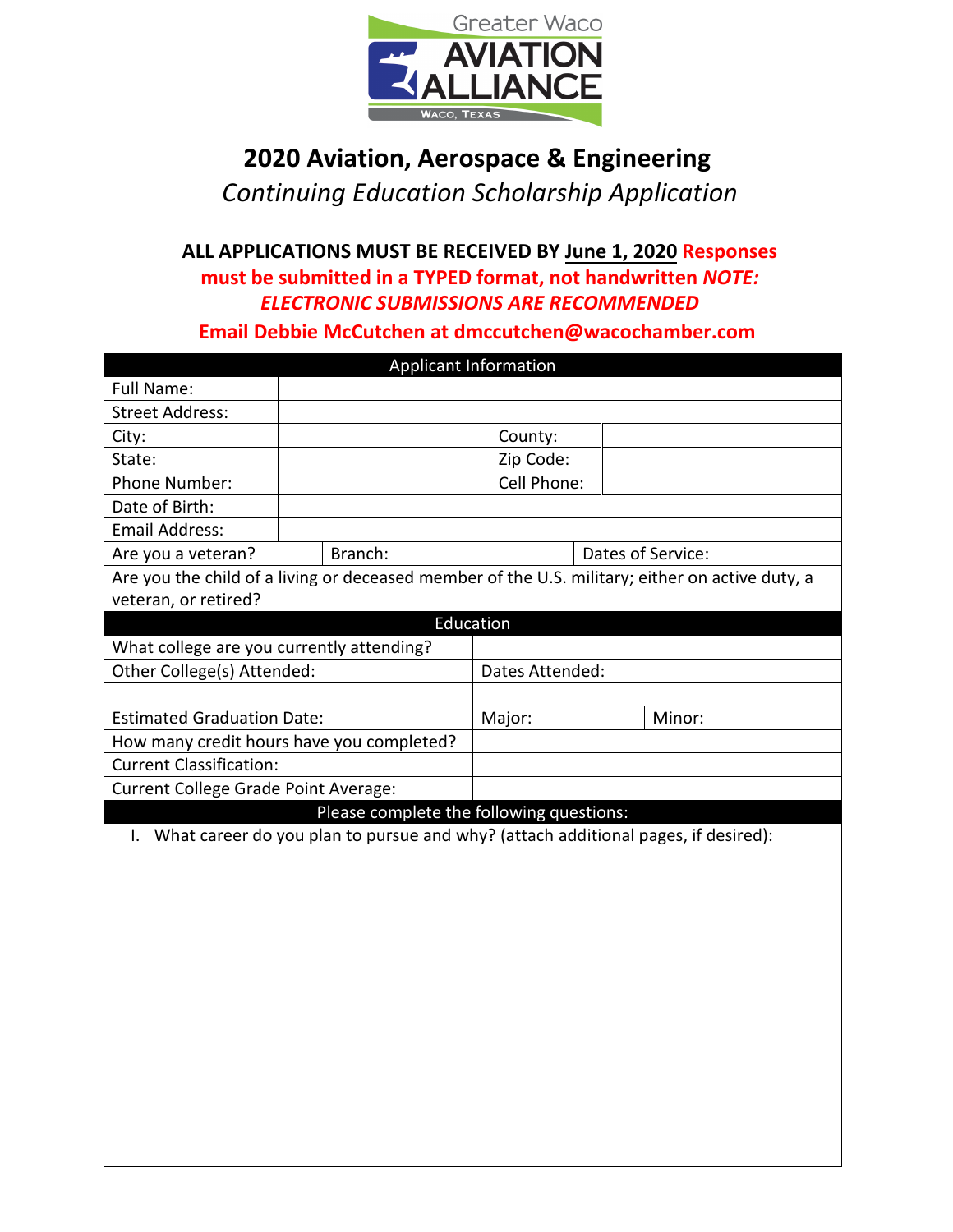| III. Please describe your need for financial support and the effect this scholarship would |
|--------------------------------------------------------------------------------------------|
| have on your college education (attach additional pages, if desired):                      |
|                                                                                            |
|                                                                                            |
|                                                                                            |
|                                                                                            |
|                                                                                            |
|                                                                                            |
|                                                                                            |
|                                                                                            |
|                                                                                            |
|                                                                                            |
|                                                                                            |
|                                                                                            |
|                                                                                            |
|                                                                                            |
|                                                                                            |
|                                                                                            |
|                                                                                            |
|                                                                                            |
|                                                                                            |
|                                                                                            |
|                                                                                            |
|                                                                                            |
|                                                                                            |
|                                                                                            |
|                                                                                            |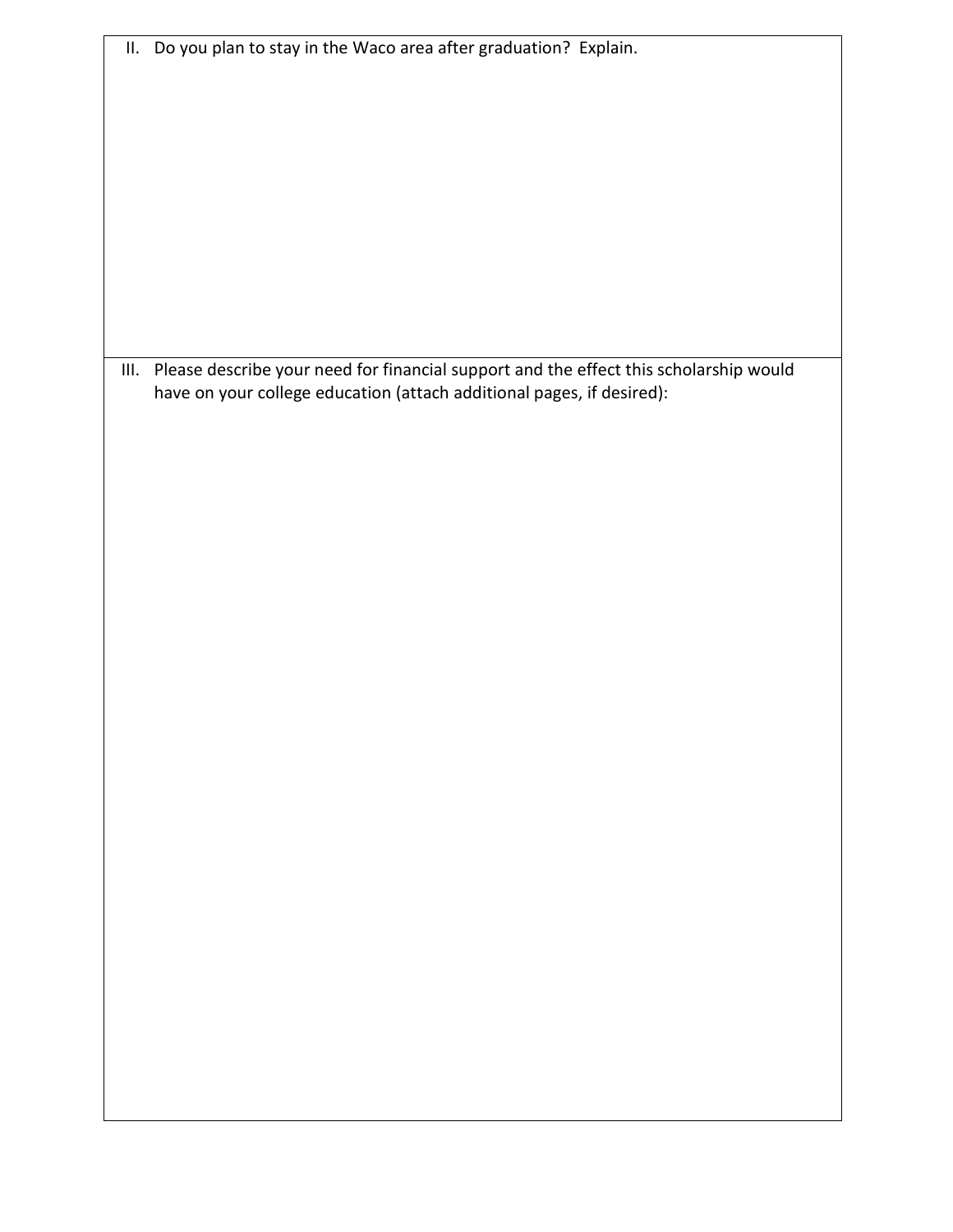| IV. What other scholarships have you applied for and/or received?                                           |  |  |  |
|-------------------------------------------------------------------------------------------------------------|--|--|--|
|                                                                                                             |  |  |  |
|                                                                                                             |  |  |  |
|                                                                                                             |  |  |  |
|                                                                                                             |  |  |  |
|                                                                                                             |  |  |  |
|                                                                                                             |  |  |  |
|                                                                                                             |  |  |  |
|                                                                                                             |  |  |  |
| V. Have you completed the Free Application for Federal Student Aid (FASFA)?                                 |  |  |  |
| O yes O no (Mark one)                                                                                       |  |  |  |
| If no, will you apply for financial aid in order to attend college? $\bigcirc$ yes $\bigcirc$ no (mark one) |  |  |  |
|                                                                                                             |  |  |  |
| Activities, Leadership & Honors                                                                             |  |  |  |
| VI. Please describe a challenge you have experienced and explain how you resolved it.                       |  |  |  |
|                                                                                                             |  |  |  |
|                                                                                                             |  |  |  |
|                                                                                                             |  |  |  |
|                                                                                                             |  |  |  |
|                                                                                                             |  |  |  |
|                                                                                                             |  |  |  |
|                                                                                                             |  |  |  |
|                                                                                                             |  |  |  |
|                                                                                                             |  |  |  |
|                                                                                                             |  |  |  |
|                                                                                                             |  |  |  |
|                                                                                                             |  |  |  |
|                                                                                                             |  |  |  |
|                                                                                                             |  |  |  |
|                                                                                                             |  |  |  |
|                                                                                                             |  |  |  |
|                                                                                                             |  |  |  |
|                                                                                                             |  |  |  |
|                                                                                                             |  |  |  |
|                                                                                                             |  |  |  |
|                                                                                                             |  |  |  |
|                                                                                                             |  |  |  |
|                                                                                                             |  |  |  |
|                                                                                                             |  |  |  |
|                                                                                                             |  |  |  |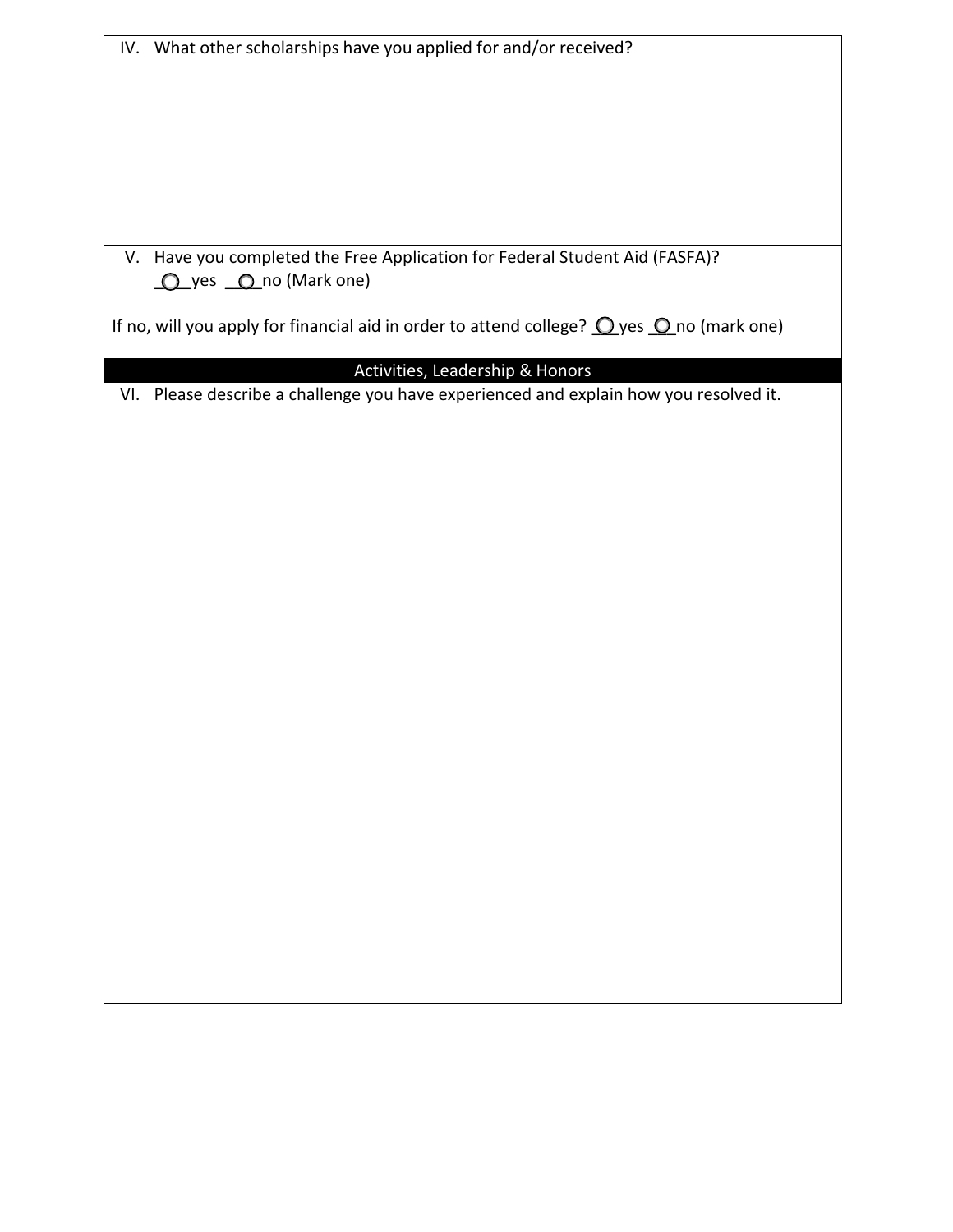|  | VII. Are you currently working? (if yes, where?) |  |
|--|--------------------------------------------------|--|
|--|--------------------------------------------------|--|

VIII. If yes, how many hours per week?

IX. Please describe your work experience (attach additional pages or résumé, if desired):

X. Please describe your involvement and any accomplishments in community and support activities outside of school (attach additional pages, if desired):

XI. Please list any other awards & honors you have received (school, community, industry):